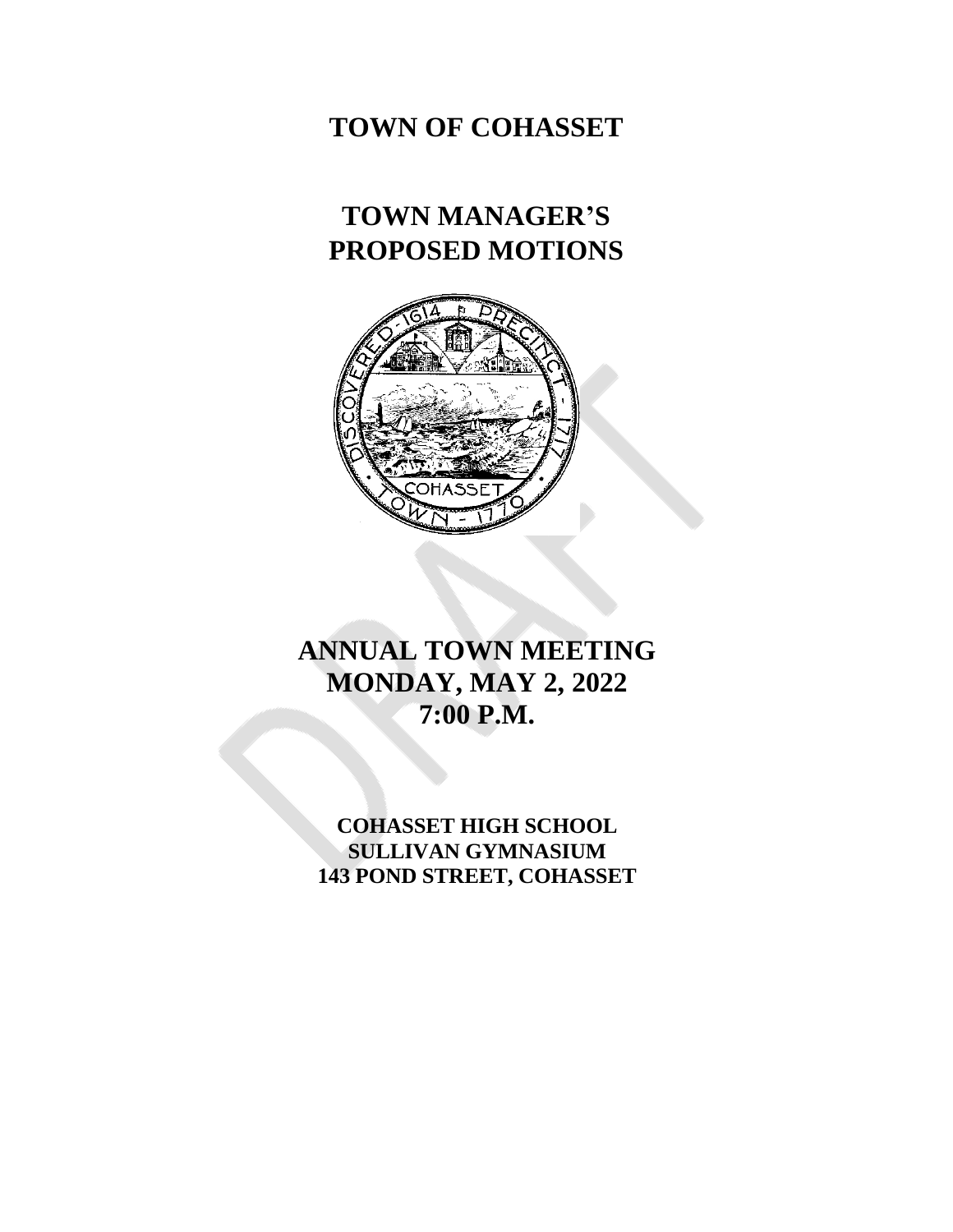## **Please note that the Committee votes included in this packet are for informational purposes only and are not part of the proposed motions**

### **Article 1: Recognize Citizens and Employees for Particular Service to the Town (Majority vote)**

MOVED, that the recognition of the named citizens and employees be accepted and placed in the permanent records of the town.

| In Recognition of Services to the Town-as a Board/Committee member |                                                         |  |
|--------------------------------------------------------------------|---------------------------------------------------------|--|
| <b>Peter Pescatore</b>                                             | Advisory Committee & Open Space & Recreation            |  |
| Sam Wakeman                                                        | Advisory, Capital Budget & Town Hall Building Committee |  |

## **In Recognition of Service as an Employee of the Town upon Retirement**

| <b>Julia DeWaal</b>     | Teacher 27 years of service                              |  |
|-------------------------|----------------------------------------------------------|--|
| <b>Jane Henderson</b>   | Assistant Town Accountant 29 years of service            |  |
| Linda Litchfield        | Administrator of Revenue Collections 34 years of service |  |
| <b>Herbie Marsh</b>     | DPW 39 years of service                                  |  |
| <b>Carol St. Pierre</b> | Town Clerk 24 years of service                           |  |
| <b>Carolyn Queenan</b>  | Teacher 18 years of service                              |  |
| <b>Robert Silvia</b>    | Fire Chief 42 years of service                           |  |
|                         |                                                          |  |

| <b>In Memoriam</b>          |                                                        |  |
|-----------------------------|--------------------------------------------------------|--|
| <b>John Beck III</b>        | <b>Sewer Commission</b>                                |  |
| Kenneth S. Sargent, Sr.     | School & Town Maintenance Department                   |  |
| <b>Veneta P. Roebuck</b>    | Citizen of the Year 2012, Conservation Commission,     |  |
|                             | <b>Haggerty Property Committee, Substitute Teacher</b> |  |
| <b>Christine M. Sherman</b> | Teacher                                                |  |
| <b>Florence M. Ely</b>      | <b>Cohasset Public Schools-Special Needs</b>           |  |
| <b>Patricia Laugelle</b>    | <b>Election Worker</b>                                 |  |
| <b>Mary C. Hartshorne</b>   | <b>Cohasset Historical Society,</b>                    |  |
|                             | <b>Cohasset Central Cemetery-Board of Directors</b>    |  |
| <b>Raymond Kasperowicz</b>  | <b>Sewer Commission</b>                                |  |
| <b>Peter Richardsson</b>    | <b>Cable Advisory Committee</b>                        |  |
| Pamela G. McNamara          | Teacher                                                |  |
| <b>David Eisenhauer</b>     | <b>Alternative Energy Committee</b>                    |  |
| <b>Jeanne MacAuliffe</b>    | <b>Election Worker</b>                                 |  |
| <b>James Lee Gurry</b>      | Captain-Cohasset Fire Department                       |  |
| <b>Barbara Hiltz</b>        | Bookkeeper-Town of Cohasset                            |  |
| <b>Joan S. Brown</b>        | <b>Senior Center Planning Committee</b>                |  |
| <b>Edward M. Corbo</b>      | Firefighter-Cohasset Fire Department                   |  |
| <b>Mark L. Jenkins</b>      | <b>Cohasset Police Department</b>                      |  |
|                             |                                                        |  |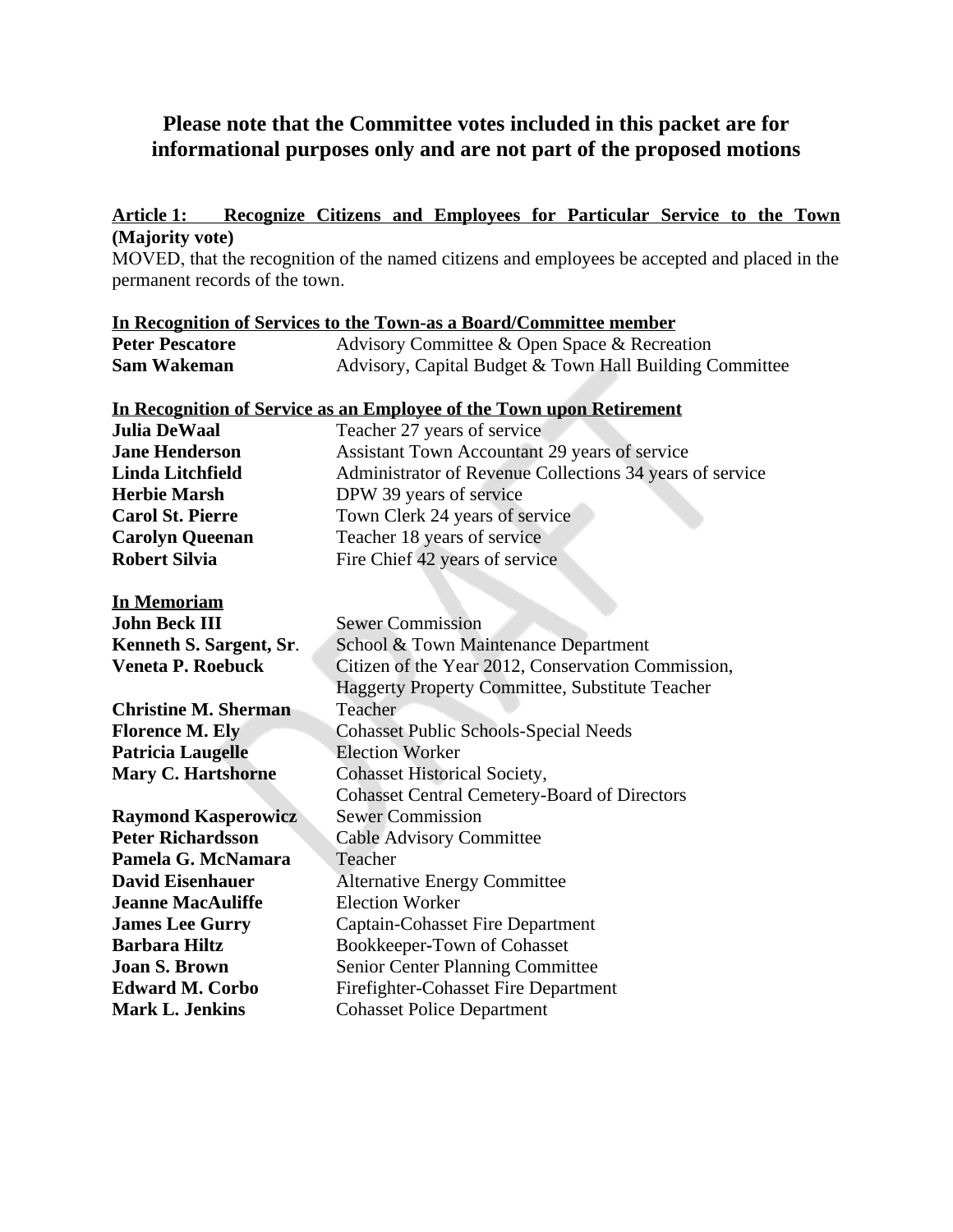## **Article 2: Annual Town Report (Majority vote)**

MOVED, that the reports of the various Town Officers as printed in the Annual Town Report for 2021, be accepted and placed in the permanent records of the town.

## **Article 3: Reports of Committees (Majority vote)**

There are no reports scheduled. No further action to be taken.

#### **Article 4: Operating Budget (2/3 vote because transferring from Stabilization funds)**

MOVED that Fifty Seven Million Sixty Three Thousand Four Hundred Eighty Four Dollars (\$57,063,484) be appropriated for the Fiscal Year 2023 Annual Town Budget to be allotted as follows: \$97,088 for salaries of elected Town Officials consisting of the Town Clerk \$86,571; Clerk, Board of Registrars (4) at \$329 each, total of \$1,316; Moderator, \$1; Selectmen, Chairman \$1,500; Members (4) at \$1,000 each, total of \$4,000; Board of Assessors, Chairman, \$1,300; Members (2) at \$1,200 each, total \$2,400; and the remaining \$56,966,396 for Personal Services, Expenses, and Capital Outlays, interest on Maturing Debt and other charges for various departments, as is further described in the columns headed "Fiscal 2023 Recommended" in Appendix A in the Warrant, and to meet the appropriation, the following transfers are made:

| \$2,261,895 | from Sewer Enterprise Revenue,                 |
|-------------|------------------------------------------------|
| \$5,042,353 | from Water Enterprise Revenue,                 |
| \$65,337    | from School Construction Surplus Fund,         |
| \$20,684    | from Reserve for Community Preservation Debt,  |
| \$640,012   | from Capital Stabilization Fund,               |
| \$84,295    | from Title V Betterment Fund,                  |
| \$25,000    | from Pension Stabilization Fund,               |
| \$94,075    | from Sewer Betterment Debt Stabilization Fund, |
| \$87,500    | from Free Cash,                                |

AND *\$48,742,333* is raised from taxation and other general revenues of the Town.

**Select Board:** Recommend Approval by a Vote of 5-0 **Advisory Committee:** Recommend Approval by a Vote of 6-0 **School Committee:** Recommend Approval by a Vote of 4-0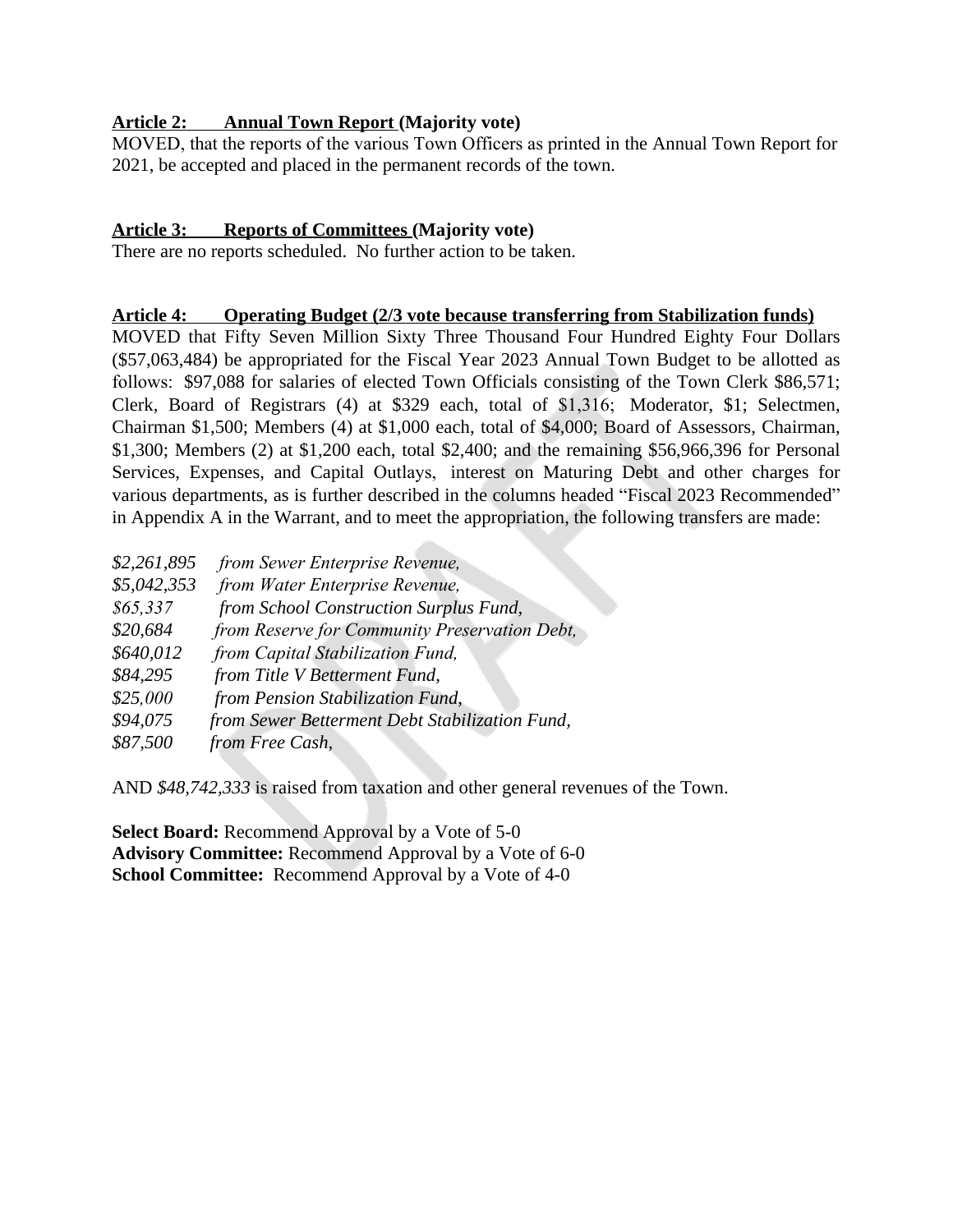#### **Article 5: Unpaid Bills from Previous Years** (4/5 per Ch. 44, Sec. 64)

MOVED, that the following unpaid bills of the Town from previous fiscal years, be paid, as follows:

| <b>Department</b> | <b>Vendor</b>           | <b>Amount</b> | <b>Description</b>                  |
|-------------------|-------------------------|---------------|-------------------------------------|
| <b>Building</b>   | Goodwin Graphics        | \$132.88      | Uniform Bill                        |
| <b>DPW</b>        | Goodwin Graphics        | \$3,215.66    | <b>Uniform Bill</b>                 |
| Sewer             | Brooks & DeRensis       | \$2,030.50    | Legal Bill                          |
| <b>DPW</b>        | CDR/Maguire             | \$775.00      | Engineering/Emergency               |
|                   |                         |               | <b>Action Plan/Nichols Road Dam</b> |
| <b>DPW</b>        | Framingham<br><b>GM</b> | \$630.00      | <b>RTF Mattress disposal</b>        |
|                   | <b>LLC</b>              |               |                                     |

AND to meet this appropriation, Four Thousand Seven Hundred Fifty-Three Dollars and Fifty-Four Cents (\$4,753.54) be appropriated and transferred from Free Cash available in the Treasury of the Town and Two Thousand Thirty Dollars and Fifty Cents (\$2,030.50) be transferred from Retained Earnings in the Sewer Enterprise Fund.

**Select Board**: Recommend Approval by a Vote of 5-0 **Advisory Committee**: Recommend Approval by a Vote of 6-0-1

## **Article 6 : Supplemental Appropriations for Fiscal 2022 (Majority vote)**

MOVED that Sixty Thousand Seven Hundred Ninety-Six Dollars Seventy-Two Cents (\$60,796.72) be hereby appropriated for the item set forth below amending the amounts appropriated by the Town pursuant to the 2021 Annual Town Meeting held on May 24, 2021 and/or the Special Town Meeting held on December 13, 2021, which funds are to be expended by the Town Manager, to supplement certain departmental budgets and appropriations and to fund other deficits below to complete the fiscal year ending June 30, 2022 as follows:

| <b>Action</b>                           | Amount | From               | T <sub>0</sub>          |
|-----------------------------------------|--------|--------------------|-------------------------|
| Supplemental Appropriation: \$60,796.72 |        | PEG                | Access & Cohasset 143TV |
| <b>Transfer PEG Access Funds</b>        |        | Cable Related Fund |                         |
| to Cohasset 143TV                       |        |                    |                         |

**Select Board**: Recommend Approval by a Vote of 4-0-1 **Advisory Committee**: Recommend Approval by a Vote of 7-0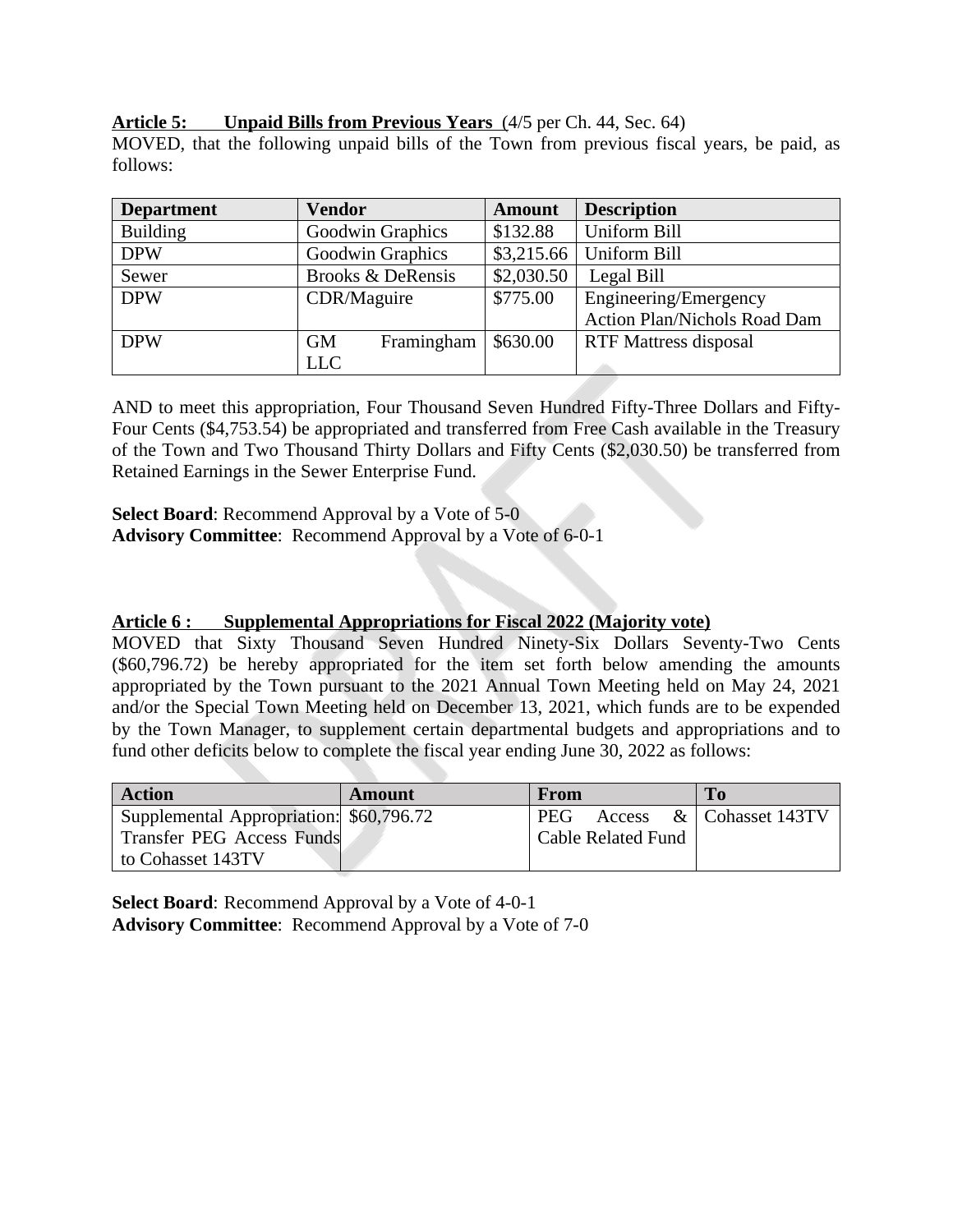## **Article 7: Stabilization and other Special Funds (Majority vote)**

MOVED that the following amounts be appropriated to be deposited in the following stabilization and other special funds:

| <b>Amount</b> | <b>Source of Funds</b> | <b>Fund</b>                        |
|---------------|------------------------|------------------------------------|
| \$1,996,060   | <b>General Revenue</b> | Capital Stabilization              |
| \$196,364     | Free                   | <b>OPEB Trust Fund</b>             |
|               | Cash/General           |                                    |
|               | Revenue                |                                    |
| \$100,000     | <b>Sewer Revenue</b>   | <b>Sewer Capital Stabilization</b> |
| \$70,096      | <b>Water Revenue</b>   | <b>Water Capital Stabilization</b> |

AND TO meet these appropriations, Two Million One Hundred Four Thousand Nine Hundred Twenty Four Dollars (\$2,104,924) be raised and appropriated from taxation and other general revenues of the Town, Eighty Seven Thousand Five Hundred Dollars (\$87,500) to be appropriated from Free Cash available in the Treasury of the Town, One Hundred Thousand Dollars (\$100,000) be appropriated from Sewer General Revenues, and Seventy Thousand Ninety Six Dollars (\$70,096) be appropriated from Water General Revenues.

**Select Board**: Recommend Approval by a Vote of 5-0 **Advisory Committee**: Recommend Approval by a Vote of 7-0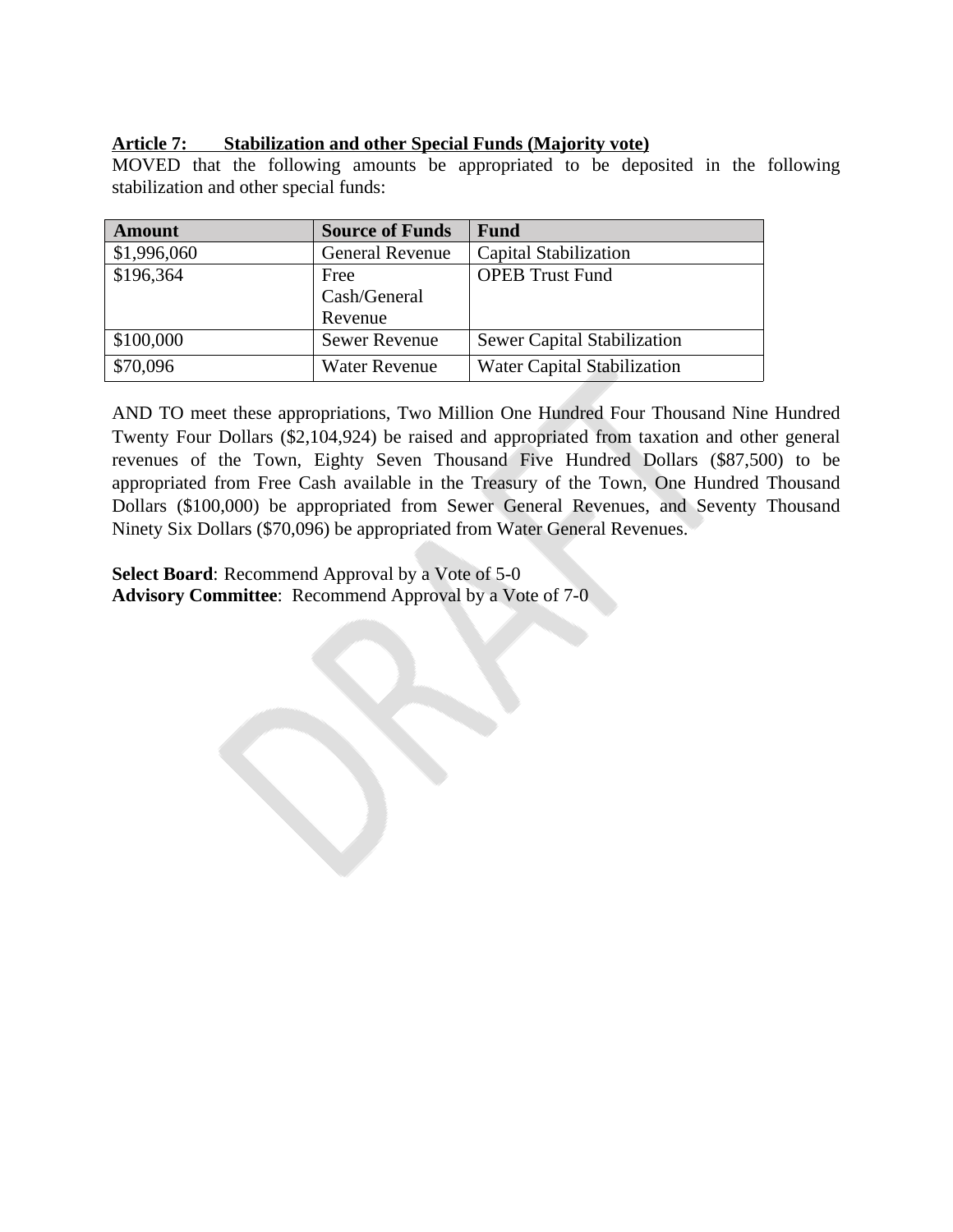## **Article 8: Capital Improvements Budget (2/3 vote to borrow and transfer out of Stabilization fund)**

MOVED that Five Million Six Hundred Fifty-Two Thousand Three Hundred Eighty-Nine Dollars (\$5,652,389) be appropriated to be spent by the Town Manager with the approval of the Select Board for the purpose of purchasing certain items or services relating to capital or property, as set forth below;

| <b>Enterprise Fund</b> | <b>Purpose</b>                                                                                                                                                                                    | <b>Amount</b> | <b>CBC</b><br><b>Recommendations</b> |
|------------------------|---------------------------------------------------------------------------------------------------------------------------------------------------------------------------------------------------|---------------|--------------------------------------|
| Water Capital          | Replace Water Main<br>Beechwood to Town Line<br>(N. Todd to 3A and King to                                                                                                                        | \$700,000     | $3-0$                                |
| <b>Water Capital</b>   | Bridge)<br><b>Water Main Replacements</b><br>on Beechwood St., South<br>Main St., Doane St., Church<br>St., Atlantic Ave.                                                                         | \$2,630,000   | $3-0$                                |
| Sewer Capital          | Repairs at two pump<br>stations, one @ Tupelo Rd<br>at 3A for the new Cohasset<br>Plaza connection $\&$ one $\&$<br>Deer Hill School, to connect<br>new sewer lines for the<br><b>Cook Estate</b> | \$80,000      | $3-0$                                |
| Sewer Capital          | Grit Screw replacement @<br>wastewater treatment plant                                                                                                                                            | \$90,000      | $3-0$                                |

## **A. Enterprise Funds**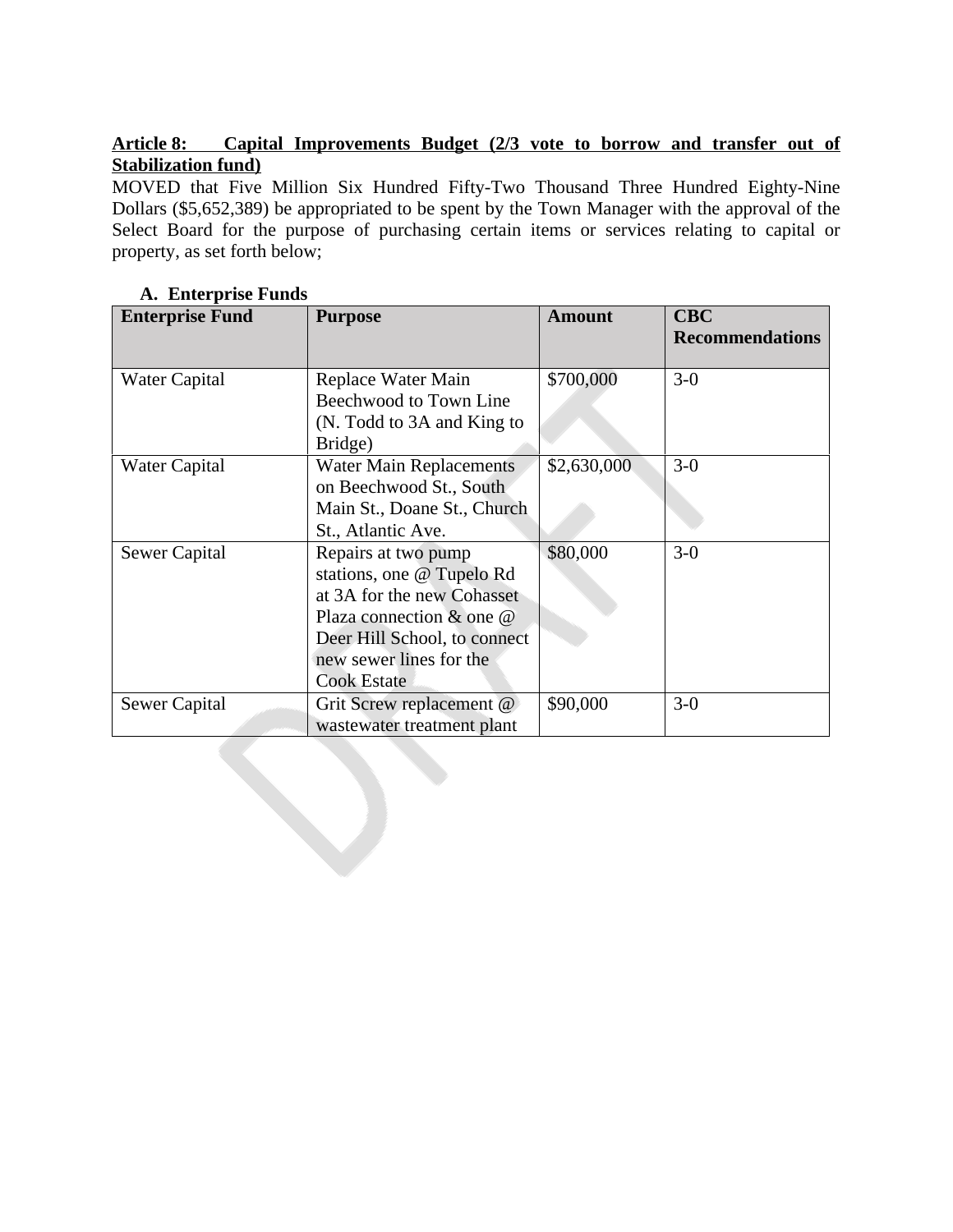| υ.<br>Project  | - Otheral Fullu<br><b>Department</b> | <b>Purpose</b>                                                                   | <b>Amount</b> | <b>CBC</b>             |
|----------------|--------------------------------------|----------------------------------------------------------------------------------|---------------|------------------------|
| $\#$           |                                      |                                                                                  |               | <b>Recommendations</b> |
| $\mathbf{1}$   | Facilities                           | DPW-HVAC Building                                                                | \$15,000      | $4-0$                  |
| $\overline{2}$ | <b>Facilities</b>                    | Fire-Overhead garage door                                                        | \$20,000      | $4-0$                  |
|                |                                      | system replacement                                                               |               |                        |
| 3              | Facilities                           | Police-Locker replacement                                                        | \$85,000      | $4-0$                  |
| $\overline{4}$ | Facilities                           | Police Station roof                                                              | \$95,000      | $4-0$                  |
| $\overline{5}$ | <b>DPW</b>                           | Replace 1986 #4 Dump Truck<br>L8000                                              | \$217,000     | $4-0$                  |
| 6              | <b>DPW</b>                           | 4WD-3 yd Caterpillar Loader                                                      | \$195,000     | $4-0$                  |
| $\overline{7}$ | <b>DPW</b>                           | <b>Annual Road Paving-</b><br>State=\$120,000, plus our                          | \$300,000     | $\overline{3} - 1$     |
|                |                                      | \$300,000                                                                        |               |                        |
| $8\,$          | <b>CPD</b>                           | Police Cars (2)                                                                  | \$119,480     | $4-0$                  |
| $\overline{9}$ | <b>CPD</b>                           | <b>Mobile Base Station including</b>                                             | \$13,960      | $4-0$                  |
|                |                                      | antenna and install at CPD HQ                                                    |               |                        |
| 10             | <b>CPD</b>                           | <b>Personal Protective Clothing</b>                                              | \$17,000      | $4-0$                  |
|                |                                      | $(2 \text{ units})$                                                              |               |                        |
| 11             | <b>CPD</b>                           | <b>Stryker Mobile Wireless</b>                                                   | \$38,923      | $4-0$                  |
|                |                                      | <b>Cardiac Monitor</b>                                                           |               |                        |
| 12             | <b>CEA</b>                           | Van 2 Replacement-CEA-                                                           | \$66,000      | $4-0$                  |
|                |                                      | contingent on grant from DOT                                                     |               |                        |
| 13             | Schools                              | <b>School Bus Lease</b>                                                          | \$90,000      | $4-0$                  |
| 14             | Schools                              | Chrome Book Lease (2 <sup>nd</sup> year<br>\$52,000<br>of a 3-year program)      |               | $4-0$                  |
| 15             | Schools                              | Furniture-Teacher/Students                                                       | \$35,000      | $4-0$                  |
|                |                                      | (DHS)                                                                            |               |                        |
| 16             | Schools                              | Create Hallway at Middle                                                         | \$40,000      | $4-0$                  |
|                |                                      | School to access bathroom in                                                     |               |                        |
|                |                                      | Room 223                                                                         |               | $4-0$                  |
| 17             | Schools                              | Install AC/Heater split for<br>Middle School Health Clinic                       | \$20,000      |                        |
| 18             | Schools                              | Upgrade Middle School PA                                                         | \$75,000      | $2 - 1$                |
| 19             | Schools                              | Retile all Classrooms and<br>Cafeteria (DHS)                                     | \$100,000     | $3-0$                  |
| 20             | Schools                              | Replace field lights at Alumni<br>\$60,000<br>$2 - 1$                            |               |                        |
|                |                                      | Field with LED lights                                                            |               |                        |
| 21             | Schools                              | Upgrade Middle School locker<br>mechanism                                        | \$12,500      | $3-0$                  |
| 22             | IT                                   | <b>Network Security Upgrades</b><br>\$139,280<br>$3-0$<br>(Firewalls/Filters/AV) |               |                        |
| 23             | $\mathop{\mathrm{IT}}$               | <b>Network Switching Upgrades</b>                                                | \$346,246     | $3-0$                  |

## **B. General Fund**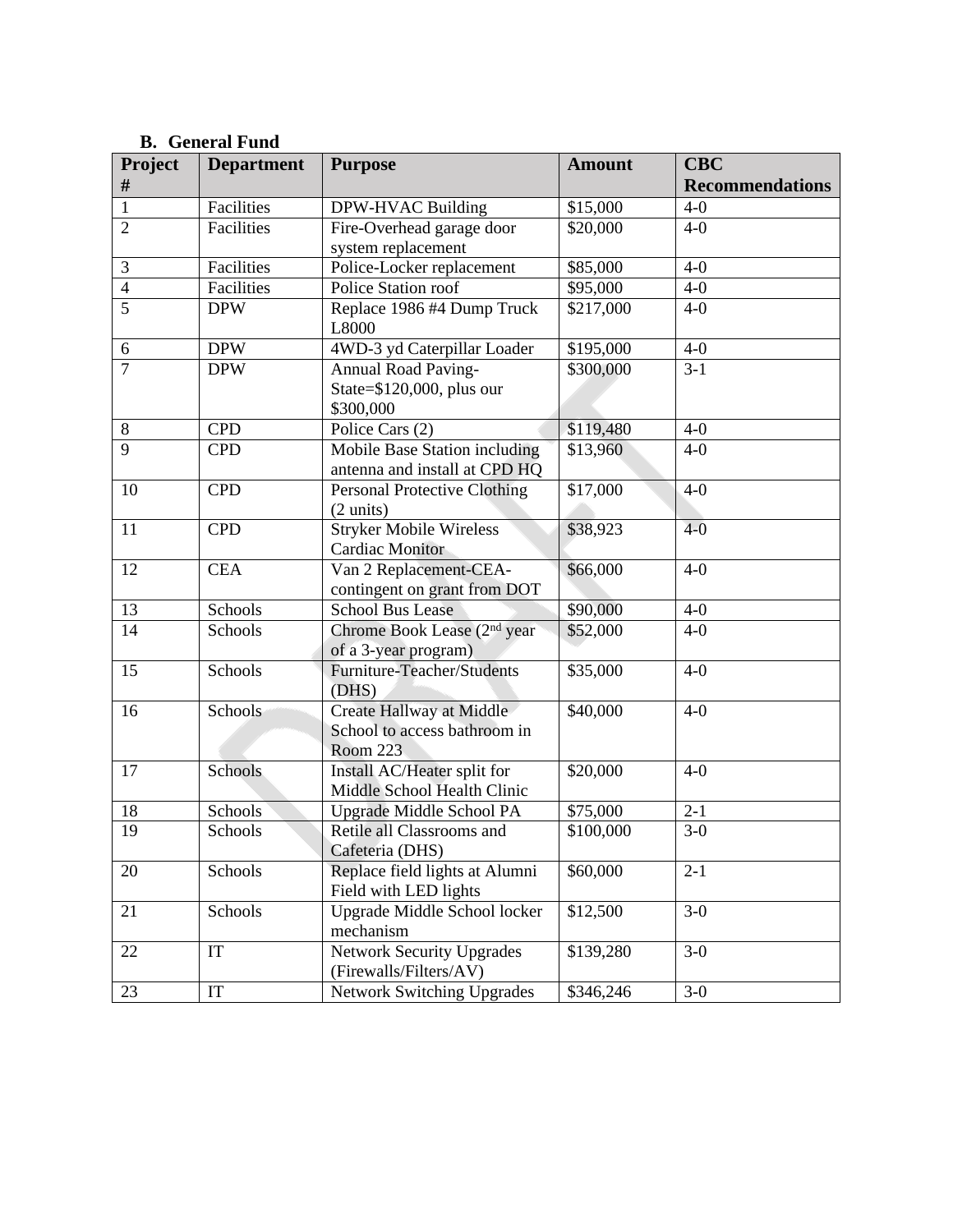#### **And to meet the appropriation for the Water Department**,

Funds totaling Four Hundred Thousand Dollars (\$400,000.00) be transferred for this purpose from Water Enterprise Revenue, Three Hundred Thousand Dollars (\$300,000.00) from Water Enterprise Fund Retained Earnings and the Treasurer of the Town, with the approval of the Select Board, be authorized to borrow Two Million Six Hundred Thirty Thousand Dollars (\$2,630,000) under and pursuant to G.L. c. 44, Sections 7 and 8 or pursuant to any other enabling authority, and issue bonds and notes of the Town therefor;

Any premium received upon the sale of any bonds or notes approved by this vote, less any such premium applied to the payment of the costs of issuance of such bonds or notes, may be applied to the payment of costs approved by this vote in accordance with M.G.L. c. 44, §20, thereby reducing the amount authorized to be borrowed to pay such costs by a like amount.

#### **And to meet the appropriation for the Sewer Department**,

Funds totaling One Hundred Fifty-One Thousand Dollars (\$170,000.00) be transferred for this purpose from the Sewer Enterprise Fund Retained Earnings.

#### **And to meet the appropriations for the General Fund**,

Funds totaling Two Million Eighty-Two Thousand Four Hundred Two Dollars and Twenty Cents (\$2,082,402.20) shall be transferred from the Capital Stabilization Fund, funds totaling Sixty-Nine Thousand Nine Hundred Eighty-Six Dollars and Eighty Cents (\$69,986.80) available in the following accounts shall be transferred:

| \$4,247.95  | <b>JERUSALEM RD/BOW STREET</b> | Article 10, May 2, 2016 ATM   |
|-------------|--------------------------------|-------------------------------|
|             | <b>CULVERT</b>                 |                               |
| \$5,775.00  | <b>DEVICE REPLACEMENT-</b>     | Article 7, April 19, 2019 ATM |
|             | WINDOWS 7 EOL/2019 ATM         |                               |
| \$1,060.50  | <b>ASPEN (IPASS)</b>           | Article 7, April 19, 2019 ATM |
| \$42,000.00 | <b>HEAVY HAUL TRACTOR/2019</b> | Article 7, April 19, 2019 ATM |
|             | <b>ATM</b>                     |                               |
| \$6,364.00  | <b>HS BUSINESS OFFICE</b>      | Article 7, April 19, 2019 ATM |
|             | <b>EXTERIOR REPAIRS</b>        |                               |
| \$1,204.94  | <b>FORD F550 DUMP TRUCK</b>    | Article 8, June 16, 2020 ATM  |
| \$5,100.00  | <b>SPLIT AC - BAND ROOMS</b>   | Article 8, June 16, 2020 ATM  |
| \$157.00    | RES Q JACK EQUIPMENT           | Article 8, May 24, 2021 ATM   |
| \$667.13    | <b>CHROME BOOK LEASE</b>       | Article 8, May 24, 2021 ATM   |
| \$3,257.78  | <b>SLOPE MOWER</b>             | Article 8, May 24, 2021 ATM   |
| \$152.50    | <b>STAND UP MOWER</b>          | Article 8, May 24, 2021 ATM   |
|             |                                |                               |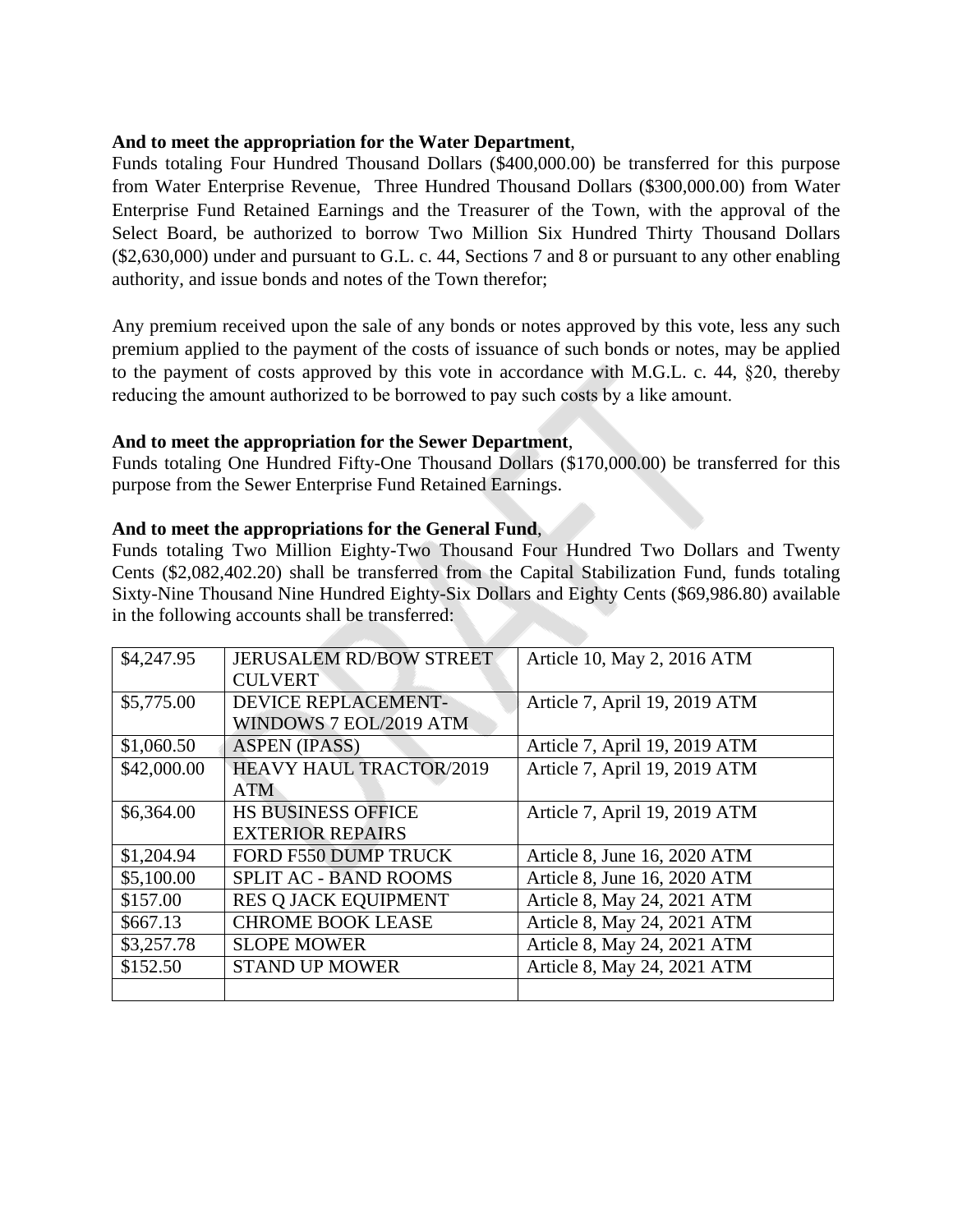Provided, however that the amounts listed above for particular projects in Section B are not to be construed as individual appropriations but instead the sums shown are intended to be estimates of individual projects but the amount appropriated is one line item in the total sum of One Million Six Hundred Sixty-Six Thousand Eight Hundred Sixty-Three Dollars (\$1,666,863. The Town Manager, with the approval of the Select Board, is hereby authorized to distribute such funds in such a manner as may be needed to accomplish the forgoing list of projects, provided further, however, that the excess funds are available because one or more items cost less than estimated and not because an item intended to be procured is not so procured.

Funding for the Network Security Upgrades of One Hundred Thirty-Nine Thousand Two Hundred Eighty Dollars (\$139,280) and Network Switching Upgrades of Three Hundred Forty-Six Thousand Two Hundred Forty-Six Dollars (\$346,246) will be available immediately following Town Meeting approval and funding for all other projects will be available July 1, 2022.

**Select Board:** Recommend Approval by a Vote of 5-0 **Advisory Committee:** Recommend Approval by a Vote of 7-0 **Water Commission (on Water Items):** Recommend Approval by a Vote of 3-0 **Sewer Commission (on Sewer Items):** Recommend Approval by a Vote of 3-0

## **Article 9: Departmental Revolving Funds – Amendment (Majority vote)**

MOVED, that the Departmental Revolving Funds set forth in Section 8-5 of the Town of Cohasset General Bylaws be hereby amended by adding the following additional fund:

| <b>Revolving</b> | <b>Spending</b>  | <b>Revenue</b>  | <b>Allowed Expenses</b>      | <b>Fiscal Years</b> |
|------------------|------------------|-----------------|------------------------------|---------------------|
| <b>Fund</b>      | <b>Authority</b> | <b>Source</b>   |                              |                     |
| After            | <b>Building</b>  | After hour      | Electrical, plumbing and gas | FY23 and            |
| Hours            | Commissioner     | inspection fees | inspections by outside       | subsequent          |
| Inspections      |                  |                 | contractors after normal     | fiscal years        |
|                  |                  |                 | business hours.              |                     |

And further, to set the spending limit for this revolving fund at \$30,000 for the fiscal year beginning July 1, 2022, and ending June 30, 2023.

**Select Board:** Recommend Approval by a Vote 5-0. **Advisory Committee:** Recommend Approval by a Vote of 7-0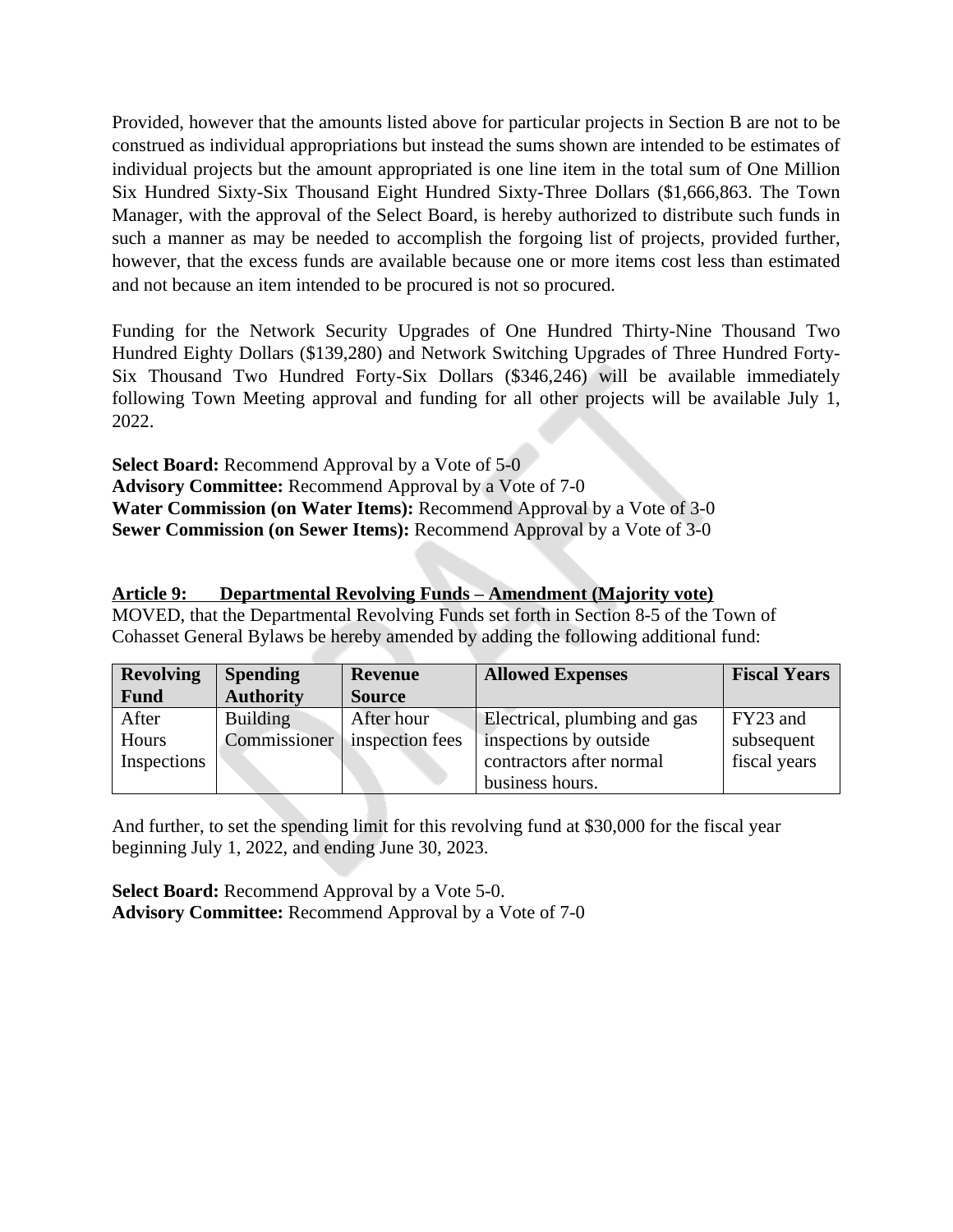### **Article 10: Departmental Revolving Funds – Annual Spending Limits (Majority vote)**

MOVED, that the Departmental Revolving Funds as described in Section 8-5 of the Town of Cohasset General Bylaws, as amended, have funding limits set for the fiscal year beginning July 1, 2022, and ending on June 30, 2023 as follows:

| <b>Revolving Fund</b>          | <b>Spending Authority</b> |
|--------------------------------|---------------------------|
| <b>Library Patron Printing</b> | \$10,000                  |
| <b>Road Moratorium Fees</b>    | \$25,000                  |
| <b>Cohasset Tree Bank</b>      | \$5,000                   |
| Conservation & Stormwater      | \$100,000                 |
| <b>Food Permits</b>            | \$50,000                  |
| Elder Affairs Program          | \$100,000                 |
| <b>Recreation Programs</b>     | \$950,000                 |

**Select Board:** Recommend Approval by a Vote of 5-0 **Advisory Committee:** Recommend Approval by a Vote of 7-0

#### **Article 11: Allocation of Funds for One Time Cost (Majority vote)**

MOVED that Eighty-Seven Thousand Dollars (\$87,000) be appropriated to be spent by the Town Manager for the following purposes:

| <b>Amount</b> | <b>of</b><br><b>Source</b> | <b>Purpose</b>                           | <b>Department</b> |
|---------------|----------------------------|------------------------------------------|-------------------|
|               | <b>Funds</b>               |                                          |                   |
| \$12,000      | Free                       | <b>Consulting for Finance Department</b> | Finance           |
|               | Cash/Transfer              | (FY23 Cert. of Commercial and Industrial | Department        |
|               | of<br>funds                | properties as part of the Revaluation)   |                   |
|               | noted below                |                                          |                   |
| \$75,000      | Free                       | IT payment of service level agreements   | Information       |
|               | Cash/Transfer              | related to FY23 Capital Project          | Technology        |
|               | of<br>funds                |                                          |                   |
|               | noted below                |                                          |                   |

AND TO meet this appropriation, Thirty-One Thousand Five Hundred Forty-Eight Dollars and Ninety-Three Cents (\$31,548.93) be appropriated from available Free Cash in the Treasury of the Town, and Fifty-One Thousand Four Hundred Fifty-One Dollars and Seven Cents (\$55,451.07) available in the following accounts shall be transferred: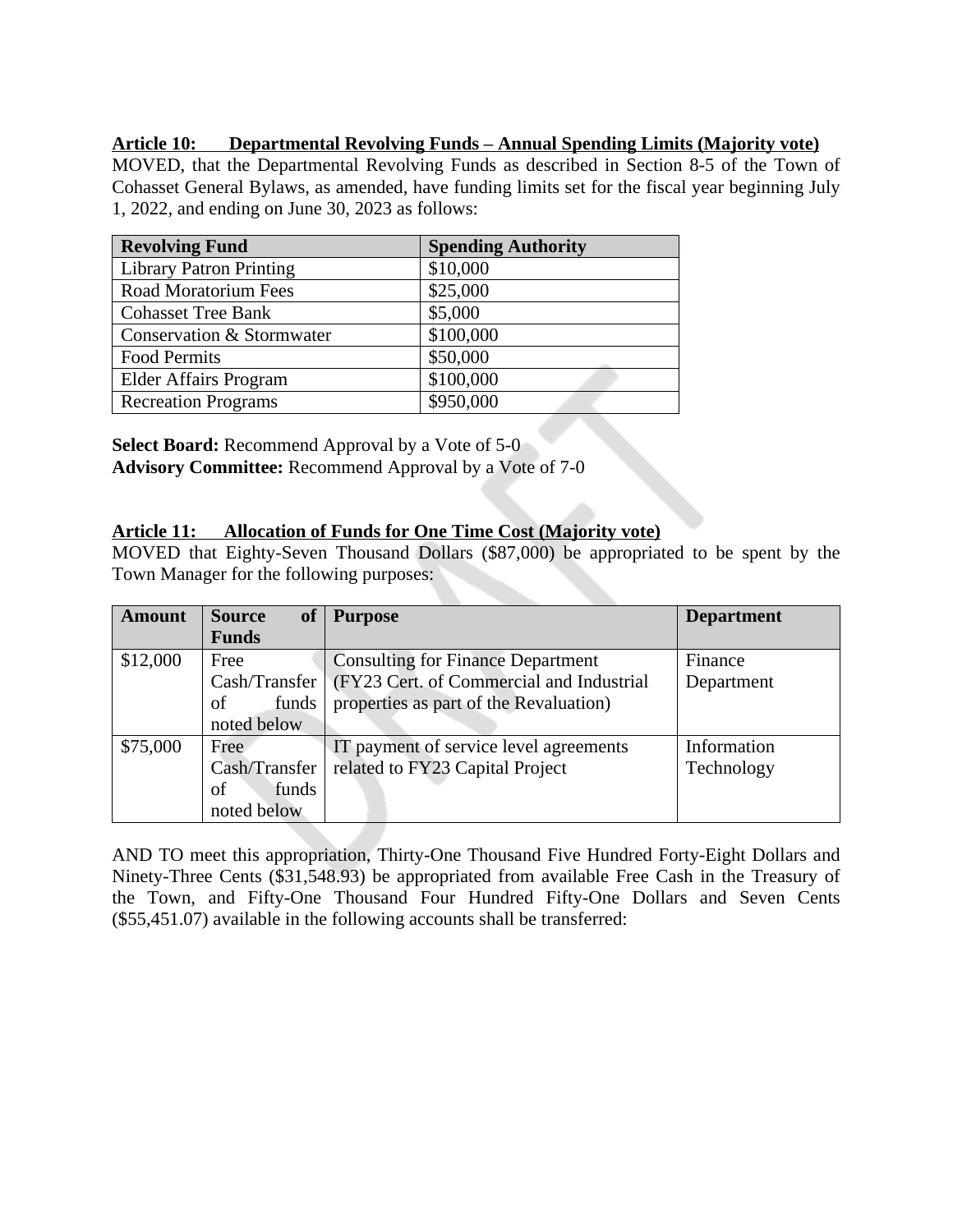| \$9,000.00  | PERFORMANCE MGT PROGRAM     | Article 7, April 22, 2013 ATM   |
|-------------|-----------------------------|---------------------------------|
| \$30,000.00 | <b>SCHOOL TRAFFIC STUDY</b> | Article 9, April 29, 2019 ATM   |
| \$9,883.00  | RECORDS ASSMT & ORGAN.      | Article 3, November 4, 2019 STM |
| \$34.73     | <b>BILLS OF PRIOR YEAR</b>  | Article 11, May 24, 2021 ATM    |
| \$4,309.41  | SANDY BEACH PKG LOT MAN.    | Article 11, May 24, 2021 ATM    |
| \$2,223.93  | NEW VOTING BOOTHS           | Article 4, Dec. 13, 2021 STM    |

All these funds to be available upon approval of this Article. **Select Board:** Recommend Approval by a Vote 5-0 **Advisory Committee:** Recommend Approval by a Vote of 7-0

#### **Article 12: Massachusetts General Laws Chapter 91 Liability (Majority vote)**

MOVED that liability be assumed by the Town of Cohasset in the manner provided by the MGL Chapter 91, Section 29, as amended, for all damages that may be incurred by the work to be performed by the Massachusetts Department of Environmental Protection for the improvement, development maintenance, and protection of tidal and non-tidal rivers and streams, great ponds, harbors, tidewaters, foreshores, and shores along a public beach in accordance with Section 11 of said Chapter 91 and that the Board of Selectmen be hereby authorized to execute and deliver bond on indemnity therefore to the Commonwealth.

**Select Board:** Recommend Approval by a Vote of 5-0 **Advisory Committee**: Recommend Approval by a Vote of 7-0

#### **Article 13: Additional Real Estate Exemptions – Annual Renewal (Majority vote)**

MOVED that Section 4 of Chapter 73 of the Acts of 1986 be hereby accepted to grant an additional real estate tax exemption of not more than one hundred percent (100%), where such additional exemption may be granted to persons who qualify for property tax exemptions under clauses 17, 17C 1/2, 17D, 22, 22A, 22B, 22C, 22D, 22E, 37, 37A, 41, 41B, 41C, 42 and 43 of Section 5 of Chapter 59 of the Massachusetts General Laws and further, that the amendment of Clause 41 C in accordance with Chapter 184, Section 51 of the Acts of 2002, be hereby accepted to subsequently grant an additional real estate tax exemption of not more than one hundred percent (100%) where such additional exemption may be granted to persons who qualify for property tax exemption under clause 41C of Section 5 of Chapter 59 of the Massachusetts General Laws.

**Select Board**: Recommend Approval by a Vote of 5-0 **Advisory Committee**: Recommend Approval by a Vote of 6-0-1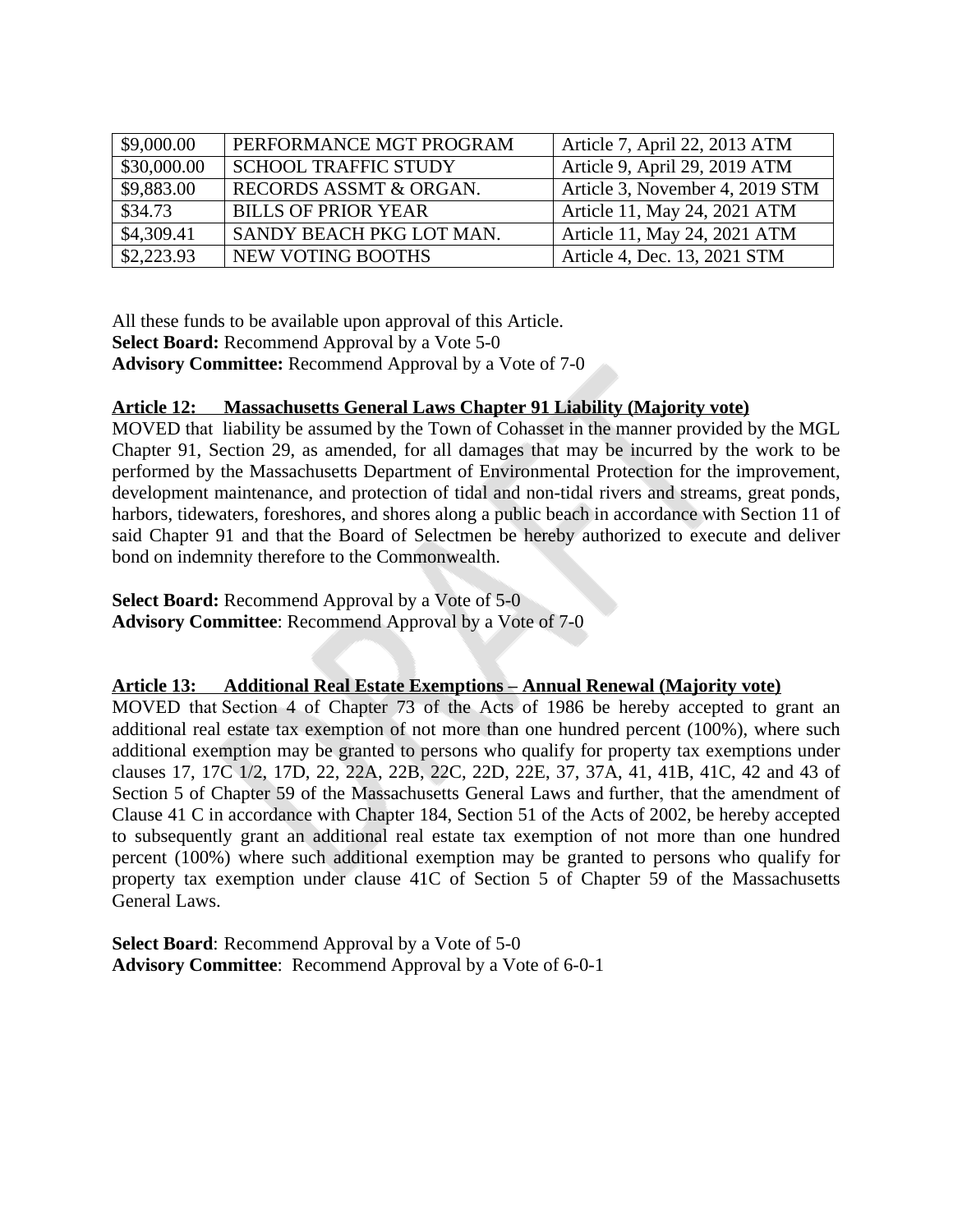## **Article 14: Community Preservation Committee (Majority vote)**

MOVED that the recommendations of the Community Preservation Committee be heard and acted upon as follows:

That the following amounts be appropriated from the Fiscal Year 2023 Community Preservation Fund estimated revenues to the Community Preservation Fund accounts as follows:

| <b>Source of Funds</b> | <b>Use of Funds</b>                   | <b>Amount</b> |
|------------------------|---------------------------------------|---------------|
| <b>CPC</b> Revenue     | Open Space / Recreation Sub-Account   | \$75,100      |
| <b>CPC</b> Revenue     | <b>Historical Sub-Account</b>         | \$75,100      |
| <b>CPC</b> Revenue     | <b>Affordable Housing Sub-Account</b> | \$75,100      |
| <b>CPC</b> Revenue     | Administrative Sub-Account            | \$37,550      |

AND that the following amounts be appropriated from the sources indicated for the projects identified:

| Project<br>#   | <b>Source of Funds</b>       | <b>Projects</b>                                                            | <b>Amount</b>                                                                                                                                                            |
|----------------|------------------------------|----------------------------------------------------------------------------|--------------------------------------------------------------------------------------------------------------------------------------------------------------------------|
| 1              | <b>Historic Preservation</b> | Minot's Light Engineer Building<br>Paint/Carpentry work.                   | \$15,000                                                                                                                                                                 |
| $\overline{2}$ | <b>Affordable Housing</b>    | CPC funds to the Affordable Housing<br><b>Trust for Affordable Housing</b> | \$500,000,<br>of<br>which \$250,000 be<br>released<br>immediately<br>and<br>\$250,000<br>upon<br>completion<br>of a<br>agreement<br>trust<br>between CPC &<br><b>AHT</b> |
| 3              | <b>Historic Preservation</b> | <b>Historical Society Digitization of</b><br>Collection                    | \$8,500                                                                                                                                                                  |
| $\overline{4}$ | Affordable Housing           | Roofing Work at 60 Elm St.                                                 | \$55,000                                                                                                                                                                 |
| 5              | <b>Affordable Housing</b>    | Doors & Windows at 60 Elm St.                                              | \$100,000                                                                                                                                                                |
| 6              | <b>CPC</b> Revenue           | Bond Payment-King Street Land                                              | \$20,684                                                                                                                                                                 |
| 7              | <b>Historic Preservation</b> | Paul Pratt Memorial Library Roof                                           | \$105,000                                                                                                                                                                |

AND, that after June 30, 2025, any residual unexpended portion of the sums noted above shall not be further expended and shall be restored to the Community Preservation Fund from which the funds were drawn;

AND, that the deadlines for completing the following previously authorized projects be extended as indicated: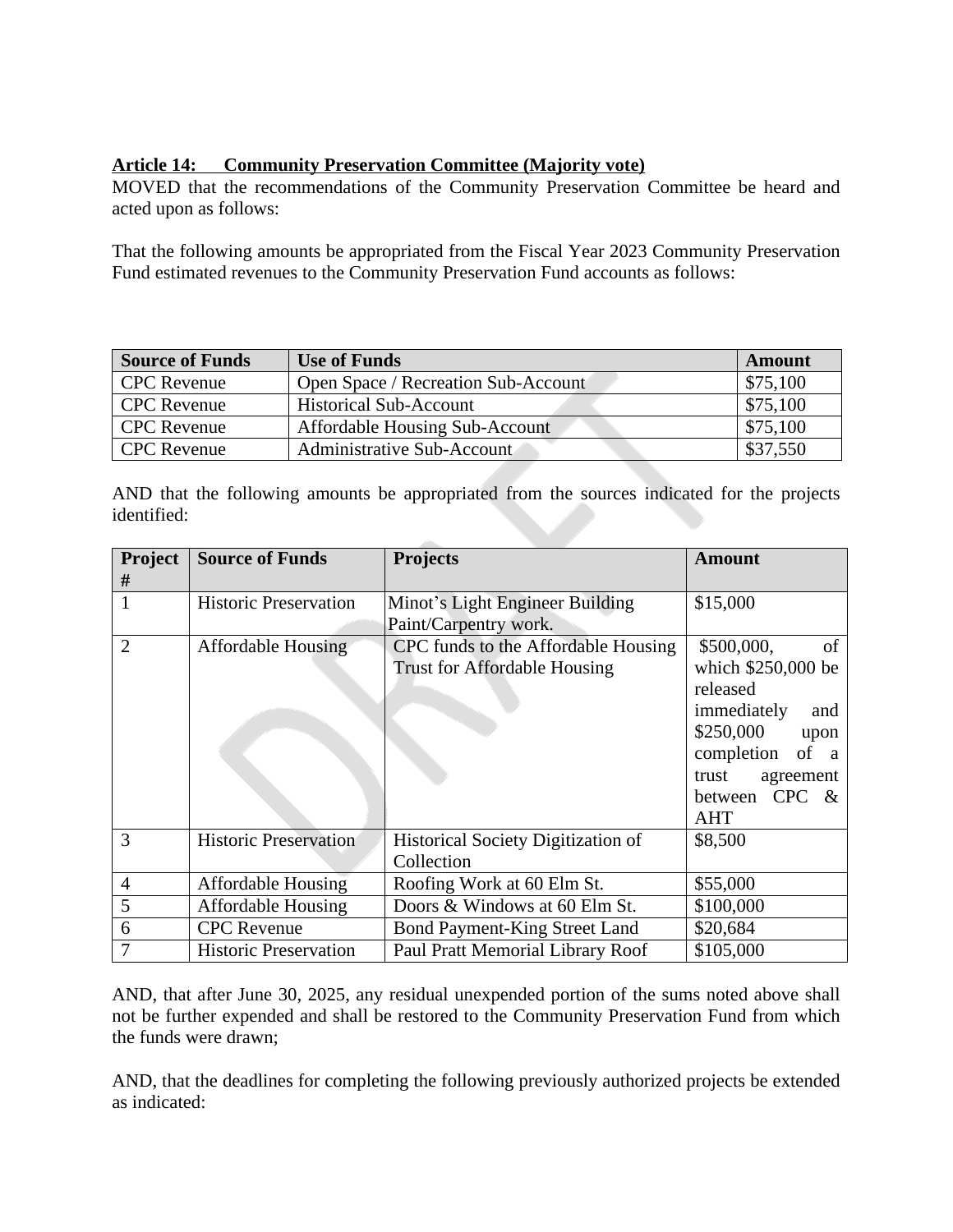| <b>Approved Project</b>                                       | Amount    | <b>Extension Date</b> |
|---------------------------------------------------------------|-----------|-----------------------|
| Milliken Field (ATM 2016, Article 18)                         | \$133,186 | June 30, 2023         |
| $\vert$ CYBSA Dugouts & Storage (ATM 2018, $\vert$ \$3,544.90 |           | June 30, 2023         |
| Article 15)                                                   |           |                       |

AND, that for each of the above recommendations, the Select Board, or such other Town board as the Select Board may designate, be authorized to enter into grant agreements to carry out the above projects and to acquire by purchase or gift and hold in the name of or enforceable by the Town and to grant to a nonprofit organization, charitable corporation or foundation, such land, real property interests and permanent affordable housing restrictions, preservation restrictions and conservation restrictions that will meet the requirements of Chapter 184 of the General Laws, as may be necessary or proper to carry out the foregoing.

**Select Board:** Recommend Approval by a Vote of 5-0 **Advisory Committee:** Recommend Approval by a Vote of 7-0 **Community Preservation Committee:** Recommend Approval of Projects 1-3 by a Vote of 8-0; Recommend Approval of Projects 4-7 by a vote of 7-0

## **Article 15: Town Hall Building Committee request for \$200,000 to hire a CM at Risk for Town Hall Project (Majority vote)**

MOVED, that Two Hundred Thousand Dollars (\$200,000) be appropriated by transferring from funds previously approved under Article 4 of the December 2021 Special Town Meeting for the Town Hall renovation project for the purpose of preparing necessary documents and hiring a construction manager at-risk pursuant to G.L. c. 149A, subject to the approval of the Office of the Inspector General.

**Select Board:** Recommend Approval by a Vote of 5-0 **Advisory Committee:** Recommend Approval by a Vote of 7-0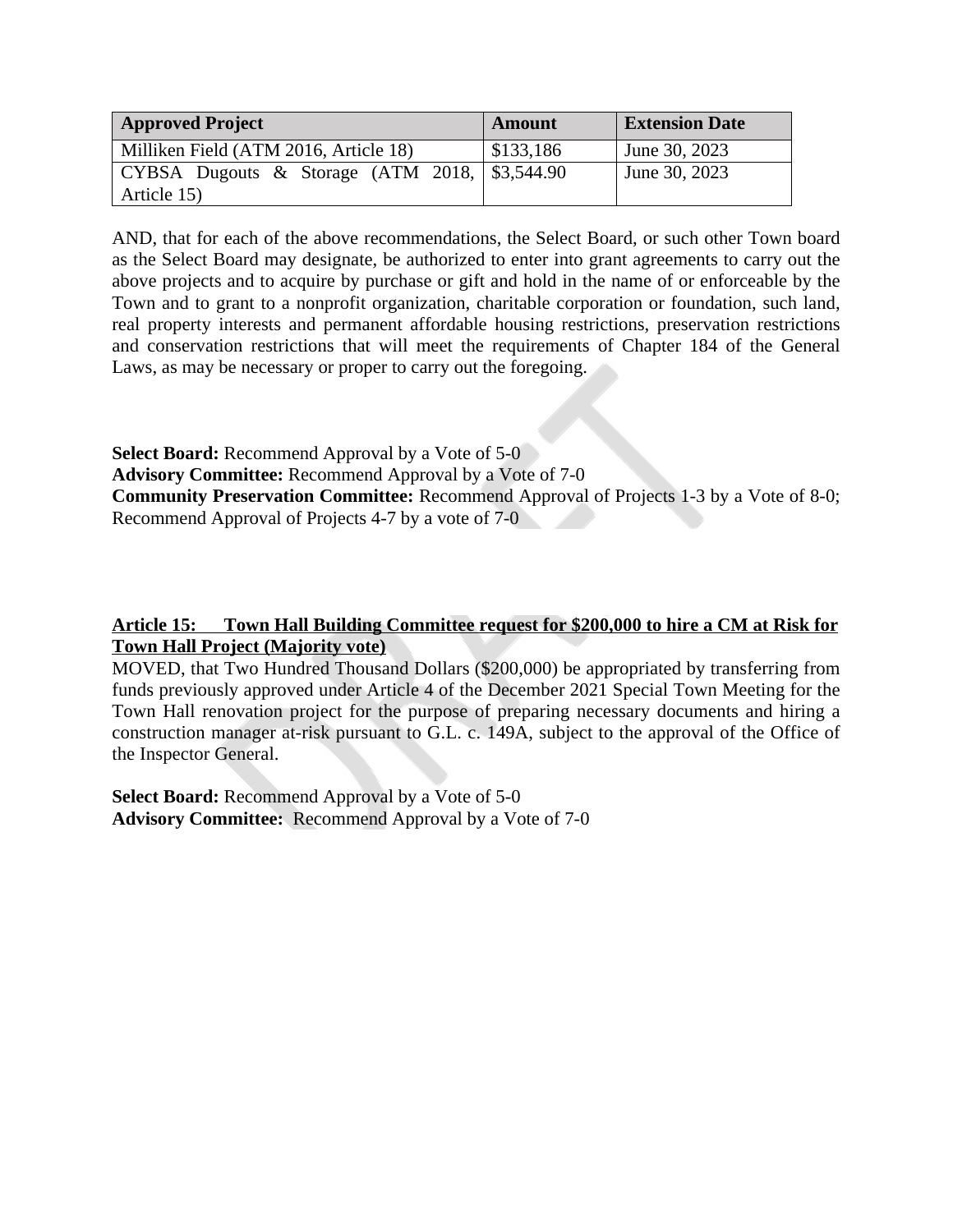## **Article 16: Transfer of Land to the Affordable Housing Trust (2/3 Vote per Chapter 50, Sec. 15A)**

MOVED, to approve the transfer, care, custody, management and control of the Town-owned properties located on 39 Mill Lane, shown on the Assessor's Map/Parcel E10-53-056 and described in a Judgment in a Tax Lien Case recorded with the Norfolk Registry of Deeds in Book 7604, Page 316, and at 25 Heather Drive, shown on the Assessor's Map/Parcel C4-13-019 and described in a Judgment in a Tax Lien Case recorded with the Norfolk County Registry of Deeds in Book 8339, Page 693, from the tax custodian for tax title purposes to the Cohasset Affordable Housing Trust for the purpose of creating affordable housing.

**Select Board:** Recommend Approval by a Vote of 5-0 **Advisory Committee:** Recommend Approval by a Vote of 7-0

#### **Article 17: Water Department-GAC Filter-SRF Authorization (2/3 vote to borrow)**

MOVED, that the Town vote to appropriate Eight Hundred Thirty-Eight Thousand Five Hundred Dollars (\$838,500) which shall be expended, in addition to the Three Million Six Hundred Thousand Dollars (\$3,600,000) appropriated by vote of the Town under Article 9 of the May 2021 Annual Town Meeting, for a total appropriation of Four Million Four Hundred Thirty-Eight Thousand Five Hundred Dollars (\$4,438,500), to pay costs of designing, constructing, equipping and furnishing an expansion of the water treatment plant, including the construction and/or reconstruction of plant and equipment necessary to complete the improvements described above, including the installation of granular activated carbon filter(s) and the conversion from chlorine gas to chlorine liquid, and the payment of all other costs incidental and related thereto, and that to meet this appropriation, the Treasurer, with the approval of the Select Board, is authorized to borrow this amount under and pursuant to M.G.L. c. 44, §8(4), or pursuant to any other enabling authority, and to issue bonds or notes of the Town therefor; that the Select Board is authorized to contract for and expend any federal or state aid available for the project; and that all or any portion of the amount authorized to be borrowed by this vote may be borrowed through the Massachusetts Clean Water Trust (the "Trust") and any appropriate official or officials of the Town are hereby authorized to execute any agreements with the Trust and the Department of Environmental Protection of The Commonwealth of Massachusetts, that may be required in connection with any such loan obtained through the Trust. While the debt issued pursuant to the authority of this vote will be a general obligation of the Town pursuant to the General Laws, it is the Town's intent that the debt service on such debt be paid in the first instance from a combination of State and Federal grants, betterment assessments on new users, and connection fees, except to the extent any treatment capacity is reserved for Town purposes, in which case a portion of the annual debt service proportional to the amount of treatment capacity reserved for Town purposes during that same annual period shall be payable in the first instance from the General Fund.

**Select Board:** Recommend Approval by a Vote of 5-0 **Advisory Committee:** Recommend Approval by a Vote of 7-0 **Water Commission:** Recommend Approval by a Vote of 3-0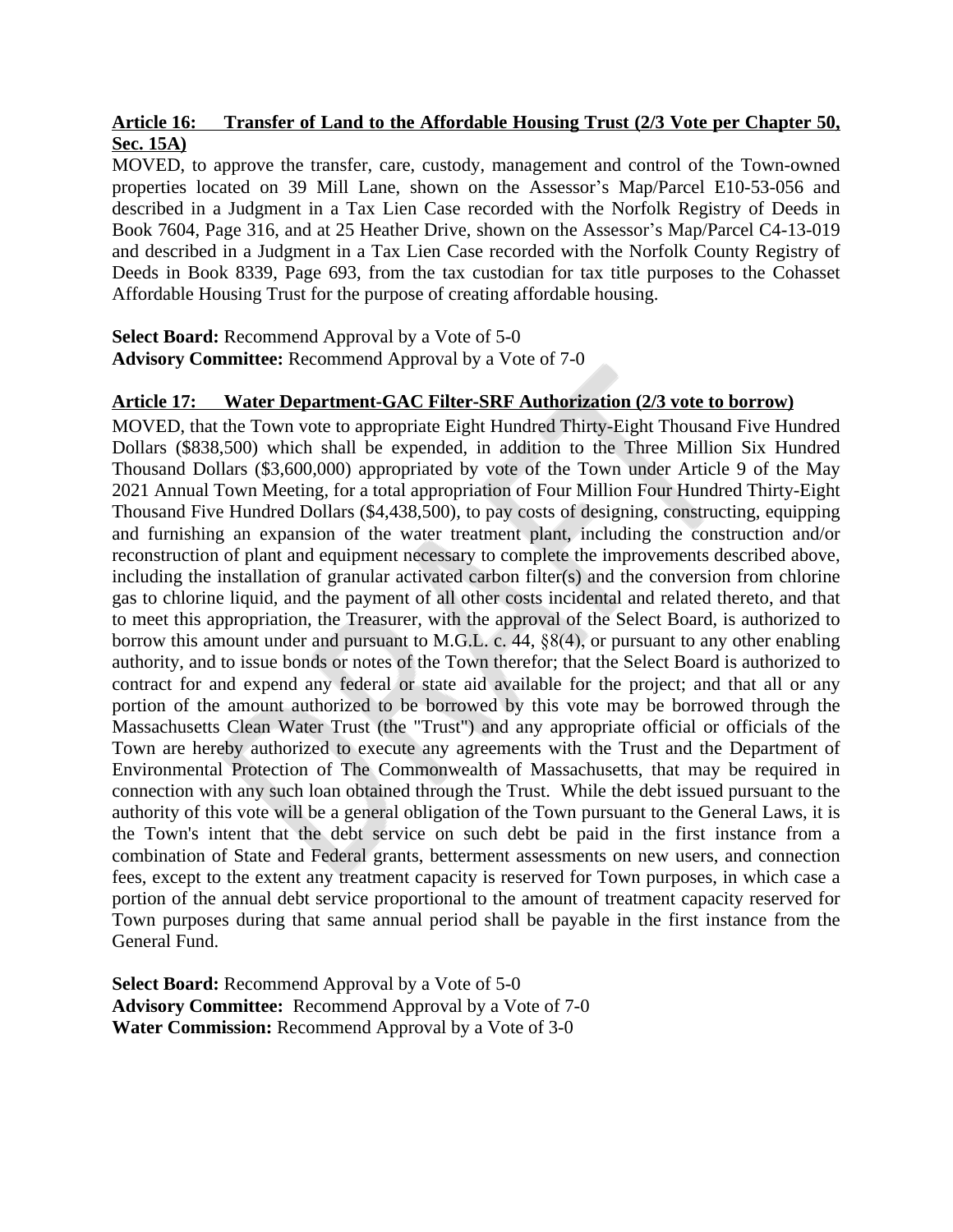#### **Article 18: Expansion of Sewer District to Include Cook Estate (Majority vote)**

MOVED, that the Town, vote pursuant to Chapter 147 of the Acts of 2013, to amend Section 198-2.A of the General Bylaws to expand the territory of the Central Cohasset Sewer District, to include the parcels shown on Appendix B, commonly known as "Cook Estates" and one abutting property, and to amend the Central Cohasset Sewer District Map as shown on the Amended District Map attached as Appendix C to the warrant.

**Select Board:** Recommend Approval by a Vote of 4-0 **Advisory Committee:** Recommend Approval by a Vote of 8-0 **Sewer Commission**: Recommend Approval by a Vote of 3-0 **Board of Public Health**: Recommend Approval by a Vote of 3-0

.

#### **Article 19: Remote Participation for Town Meetings (Majority vote)**

MOVED, that the Select Board be authorized to file a petition for special legislation with the General Court for a special act entitled, An Act authorizing remote participation at Town Meeting for residents of Cohasset, which remote participation shall include listening, viewing and voting on matters presented at Town Meeting, provided however that the General Court may make clerical or editorial changes of form only to the bill, unless the Select Board approves amendments to the bill before enactment by the General Court, and provided further that the Select Board is hereby authorized to approve amendments which shall be within the scope of the general public objectives of this petition.

**Board of Selectmen:** Recommend Approval by a Vote of 4-0 **Advisory Committee:** Recommend Approval by a Vote of 7-1

#### **Article 20: Citizen's Petition Election Ballot for Surplus Funds (Majority vote)** Select Board: MOVED, that this Article be indefinitely postponed

MOVED, that the Town authorizes and requests the Select Board to file a petition to request the General Court to enact a Special Law relating to the Town of Cohasset under Clause (1) of Section 8 of Article 2, as amended, of the Amendments to the Constitution of the Commonwealth of Massachusetts; provided however that the General Court may make clerical or editorial changes of form only to the bill, unless the Select Board approves amendments to the bill before enactment by the General Court, and provided further that the Select Board is hereby authorized and requested to approve amendments which shall be within the scope of the general public objectives of this petition, as follows. Section 1. Notwithstanding any laws to the contrary, the Select Board of the Town of Cohasset shall place on an election ballot for approval by the voters of the Town of Cohasset, all Annual and Special Town Meeting articles (with the exception of the Operating Budget, Water Budget and Sewer Budget) pertaining to transfers from surplus revenue commonly known as Free Cash and all borrowing articles within the levy limit, either of which are in excess of \$1,000,000.00 (One Million Dollars) per item. Section 2. This article shall take effect as to all Town meeting Warrants issued by the Select Board after this passage of this act.